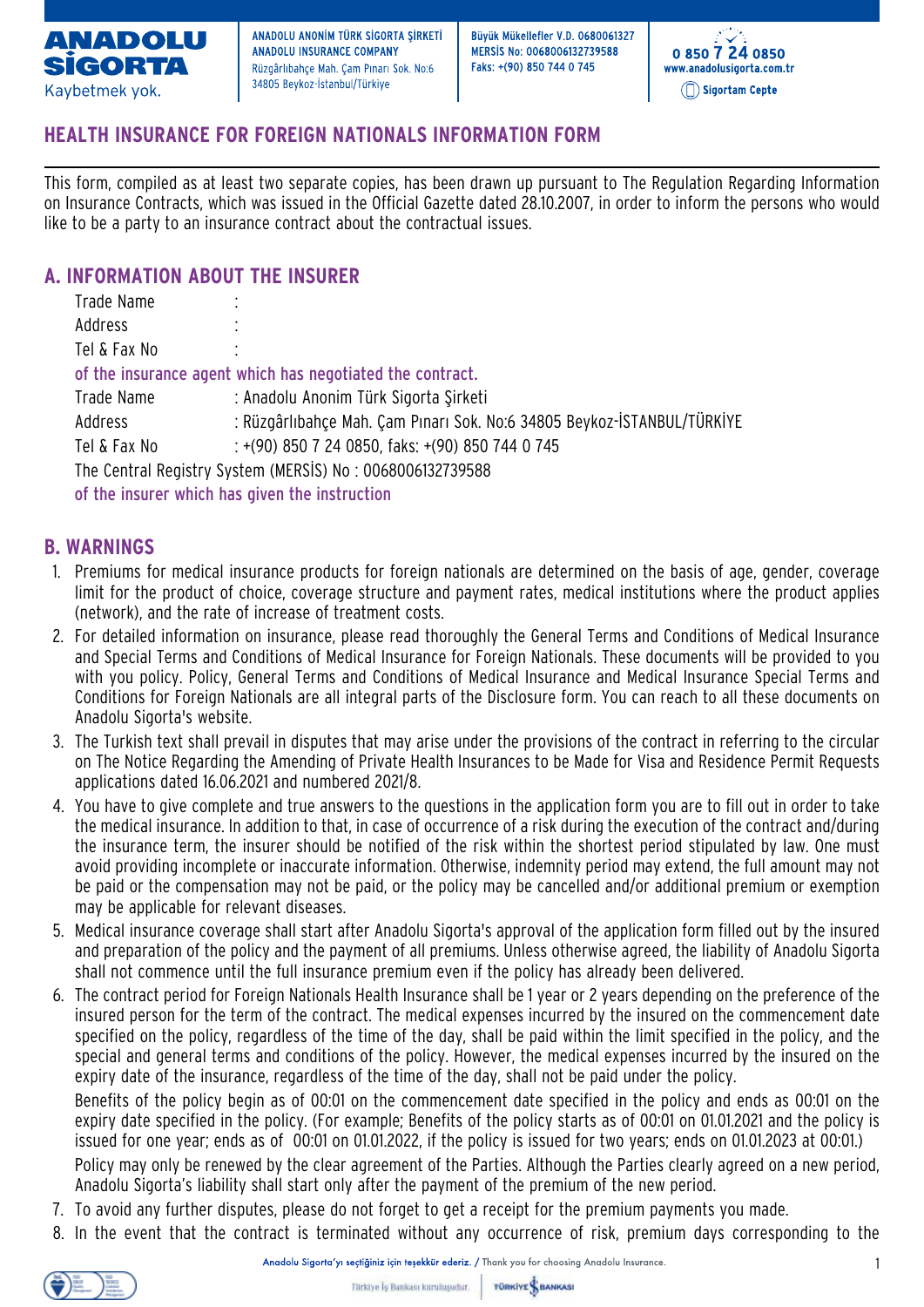

Büvük Mükellefler V.D. 0680061327 MERSIS No: 0068006132739588 Faks: +(90) 850 744 0 745



## **HEALTH INSURANCE FOR FOREIGN NATIONALS INFORMATION FORM**

period for which the insurer bears responsibility shall be calculated and the excess amount shall be paid back to the insured or the imperfect premium which has not been paid until that date shall be paid to the insurer. In case the contract is terminated before its original term but after an occurrence of a risk insured shall be eligible for the amount corresponding to the proportion of agreed premium to be paid for such risk.

- 9. The policy of the insured covered under the policy shall be terminated immediately, in case any one of the insured covered under the policy acts in violation of the general terms and conditions of the policy or implementation principles, or attempts to willingly benefit from the insurance.
- 10. Anadolu Sigorta may also, if it deems necessary, require the insured to undergo an examination by a doctor to be appointed by the insurer, during the processing of the indemnity claim. Moreover, if it deems necessary, Anadolu Sigorta may first have an investigation on the issue before paying for the medical expenses of the insured. Furthermore, with the insured's written approval, it shall also be entitled to request information and copies of records regarding the medical history of the insured, from all doctors, health providers, Social Security Institution, Insurance Information and Monitoring Center (SBM), public institutions, and third persons involved in the treatment of the insured before and after the insurance period. Anadolu Sigorta may transfer any and all details in relation to insured's health information to Insurance Information and Monitoring Center (SBM) and third persons involved in insurance services.
- 11. Anadolu Sigorta may request persons to be insured to take specific examinations at specified health providers upon approving the insurance cover. In this case, pre-examination fees shall be paid by Anadolu Sigorta. However, in case the person to be insured changes their mind and chooses not to get insured because this disease is excluded from the cover as a result of representations of the person to be insured in the application form being wrong or incomplete, and the disease being arisen during pre-examination, pre-examination fee shall be paid by such person. Hence, pre-examination fee shall be deducted from the amount charged to credit card of the applicant insured and remaining amount of the premium shall be returned to him/her. In case the insured does not grant access for Anadolu Sigorta to his/her health history information, Anadolu Sigorta may, if its deems necessary, require a physician's view on the insured's health condition. In such case, relevant expenses shall be borne by the policyholder and the insured.
- 12. Additional premiums may be requested after the renewal of the policy for such illnesses that occurred within the policy period of the Foreign Nationals Medical Insurance.
- 13. Anadolu Sigorta is free to make changes on the Special Terms of the Policy and the Policy Coverage. However, such changes shall take effect on the renewal date of the insured's contract and in case the policy is renewed.
- 14. Anadolu Sigorta has right to replace its contracted health providers. An up-to-date list of contracted health providers is accessible at www.anadolusigorta.com.tr website.
- 15. Under the following conditions a policy may be terminated upon the request of the Insured:
	- \* Upon submittal of a new private insurance policy to the Company which covers the stay period,
		- Upon cancellation or non-extension of residence permit,
		- \* Upon submittal of the document evidencing the coverage of a General Health Insurance as per the Law No.5510 on Social Insurance and General Health Insurance,
		- In the case of residence permit application being denied or residence permit applicant renouncing before receiving the result.

### **C. OVERALL INFORMATION**

1. Foreign Nationals Health Insurance Policy covers the minimum coverage structure determined with the Notice Regarding the Amending of Private Health Insurances to be Made for Visa and Residence Permit Requests numbered 2021/8 and dated 16/06/2021.

Anadolu Anonim Türk Sigorta Şirketi (Anadolu Sigorta) covers the costs of examination, diagnosis and treatment of the insured for the conditions occurred after the insurance commencement date within the framework of the General Terms and Conditions of Medical Insurance and Special Terms and Conditions of Anadolu Sigorta Foreign Nationals Medical Insurance within the scope and limits of the coverage specified in the policy. The payments within the framework of this policy require that the examination, diagnosis and treatment of the insured must be affected in the policy period. Expenses regarding conditions of which symptoms/findings or diagnosis and/or the beginning of treatment predates the insurance commencement date, as well as complications to arise in relation thereof and "cases excluded from the coverage" as per the Foreign Nationals Health Insurance Conditions shall not be covered by the policy. Please refer to

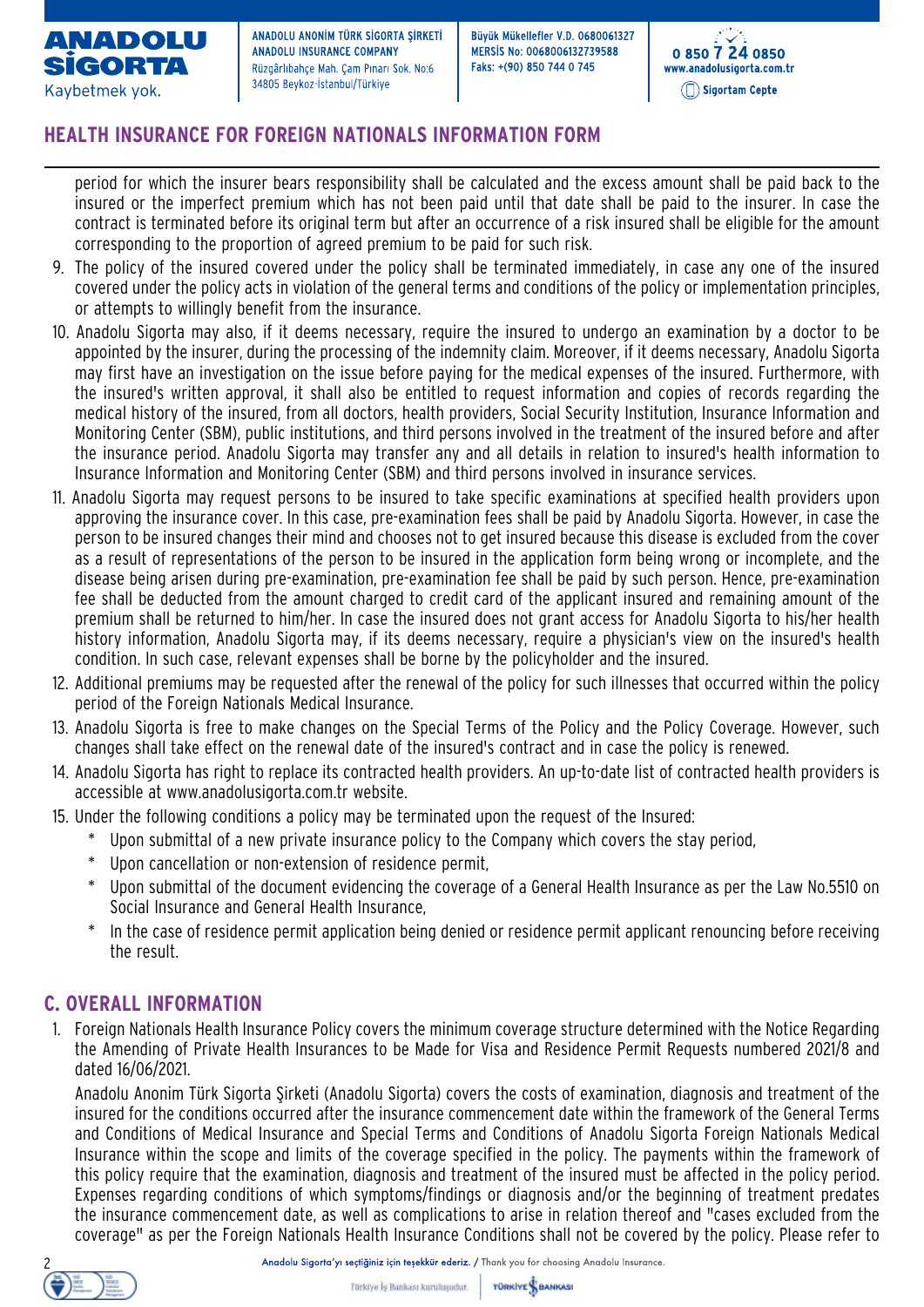

Büvük Mükellefler V.D. 0680061327 MERSIS No: 0068006132739588 Faks: +(90) 850 744 0 745



# **HEALTH INSURANCE FOR FOREIGN NATIONALS INFORMATION FORM**

the Medical Insurance General Terms and Conditions and the Special Terms and Conditions of Foreign Nationals Health Insurance for cases that fall outside the scope of the coverage.

2. Foreign Nationals Health Insurance is only for people with foreign origin. Turkish nationals may not be insured under that policy. This policy is valid only in the Republic of Turkey and shall not be valid outside of the Republic of Turkey. Turkish Republic of Northern Cyprus is regarded as abroad.

The institutions set forth and health institutions that will be advanced to these institutions in future will not pay any health expenses, including emergencies for the invoices which are from new health institutions. These institutions are fully out of coverage and would not considered as unconstructed institution.

Acıbadem Health Group

Amerikan Hospital Group (Koç University Hospital, Med Amerikan etc.) Florence Nightingale Group Liv Hospital Group İntermed Group

Anadolu Health Merkezi Group

Güven Hospital Group

Okan University Group

Mehmet Toprak Hospital

Medipol Group

Medicana Group

Ortospor Group

Memorial Group (Hizmet Hospital and Medstar Hospitals vb.)

Medical Park Group (İstinye University, Florya Aydın University, VM and Anadolu Hospitals etc.)

- 3. If the persons covered by our company under individual private insurance policy wishes to be transferred to Foreign Nationals individual Health Insurance, our company will apply a risk assessment for them.
- 4. "Daily incapacity allowance determined for the earnings that cannot be obtained by the insured due to inability to work as a result of illness" which should be paid pursuant to subparagraphs c and d of paragraph 1 of Article 1513 of the Turkish Commercial Code and "expenses arising as a result of care or daily care allowance determined if the insured becomes in need of care" are not covered herein.
- 5. Treatments, inspection and examination expenses of the disorder emerging after the starting date of the insurance and the expenses regarding the treatments, examinations and inspections for the complications to result from such disorders, all of which are specified below, will be outside the scope of the policy for 6 months after the starting date of the insurance. Six months waiting period will also be applied, in case of emergencies that may be related to the diseases below.
	- 1. Anorectal (Hemorrhoids, anal fissure, fistule, anal abscess, etc), pilonidal sinus (sacral dermoid cyst), hydatic cyst, hernia (inguinal etc), gall blader and biliary diseases,
	- 2. Thyroid and parathyroid diseases,
	- 3. Stomach and esophagus, thin and large bowel diseases, liver diseases, colonoscopy, polypectomy in gastroscopy, pancreas and spleen diseases,
	- 4. Benign vocal cord, hearing impairment surgery (ear ventilation tube, thympanoplasty etc.)
	- 5. Cataract, glaucoma, keratoconus, retinal diseases,
	- 6. Breast diseases, uterus, ovaries, cystorectocele, endometriosis, cyst of bartholin gland,
	- 7. Trigger finger, hammer finger, neuropathy and ganflion, cystic hygroma, morton neuroma.
	- 8. Urinary system diseases ((Urinary system stone (include ESWL), prostate diseases, bladder diseases, health expenses related to dialysis, etc. and hydrocele,
	- 9. Spinal diseases and disc diseases, facet denervation, nerve blockage
	- 10. Any organ transplantation
	- 11. Diseases in connection with blood pressure, diabetes, COPD, asthma, connective tissue diseases, all rheumatologic and autoimmune diseases (multiple sclerosis, SLE, rheumatoid arthritis, etc.), sarcoidosis,<br>Anadolu Sigorta'yı seçtiğiniz için teşekkür ederiz. / Thank you for choosing Anadolu Insurance.

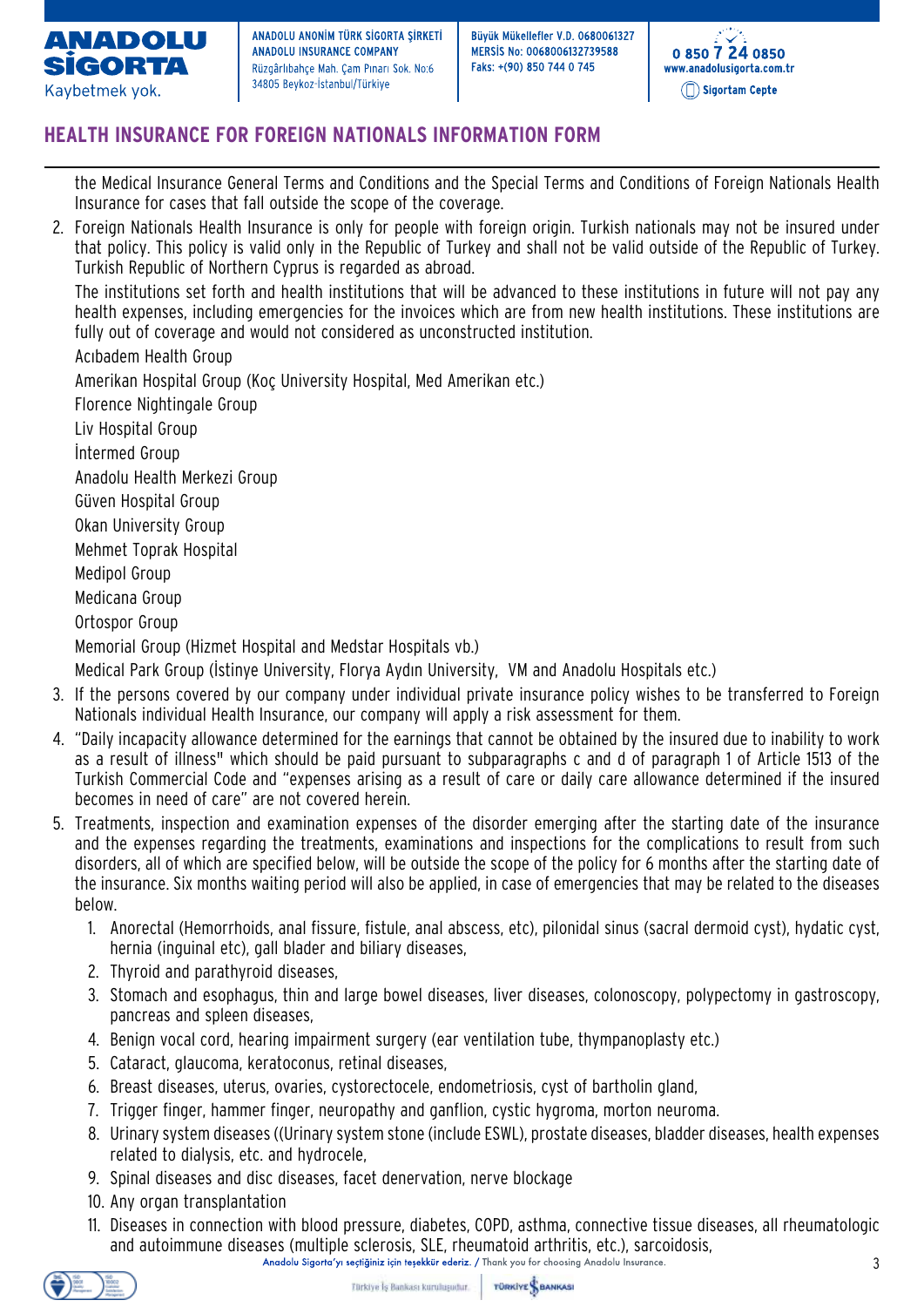

Büvük Mükellefler V.D. 0680061327 MERSIS No: 0068006132739588 Faks: +(90) 850 744 0 745



# **HEALTH INSURANCE FOR FOREIGN NATIONALS INFORMATION FORM**

- 12. Heart and cardiovascular system diseases, brain vein, neck vein, peripheral vascular diseases, varicosis,
- 13. All endoscopic and interventional diagnosis procedures.
- 14. Cancer,
- 15. Physiotherapy and rehabilitation,
- 16. All joint diseases (knee, shoulder, hip, elbow and all kinds of joints), meniscus lesion, ligament lesion, tendon rupture etc.
- 17. Aplastic anemia, ITP (Immune Thrombocytopenic purpura),
- 18. Algology applications,
- 19. Fallopian tube disease and diseases of the nervous system.
- 6. Anadolu Sigorta shall not be liable and accept the transfer of the vested benefits of the insureds under another policy for those who were previously insured by any other company but then wished to be covered by the Anadolu Sigorta Foreign Nationals Health Insurance.
- 7. Following describes the coverage of the Foreign Nationals Health Insurance:

a. Outpatient Treatment Coverage Physician Examination Prescription (outpatient) Diagnosis (outpatient) Physiotherapy Rehabilitation Minor Operations

- b Inpatient Treatment Coverage:
	- Operation

Hospital room - board - bedside Physician's follow-up Prescription (inpatient) Diagnosis (inpatient) Intensive Care

Chemotherapy-radiotherapy-dialysis

c. Other coverage

Dental Treatment as A Result of Traffic Accident

Home Care Artificial Limb

Ambulance

Auxiliary Medical Equipment

- 8. Anadolu Sigorta Foreign Nationals Health Insurance does not provide "Renewal Guarantee".
- 9. Inpatient care is limited to 180 days in a one year policy period. For cases requiring the insured to be treated under intensive care, inpatient care limit for intensive care is maximum 90 days which will be deducted from the total inpatient care limit and expenses in connection thereof will be paid within the limits defined by the policy and as per the private and general policy terms and conditions.
- 10. Children under the age of 18 cannot be insured on their own within the scope of this policy. It is necessary for children under the age of 18 to be insured together with one of their parents within the scope of the policy. As an exception; only children between the ages of 10 and 17 (including 17) who come to our country for education can only be insured on the condition that the policyholder is over 18 years old and that a formal document proving their education in Turkey is submitted. Newborns can be included to the scope of the policy as of the 14th day after their birth at the earliest.
- 11. Policies must be renewed within 30 days at the latest following expiration.
- 12. In accordance with the Law on the Protection of the Consumer and provisions of the relevant legislation, the Insurant, who has not taken out the policy for commercial and/or professional purposes (qualified as consumer), can exercise its



Anadolu Sigorta'yı seçtiğiniz için teşekkür ederiz. / Thank you for choosing Anadolu Insurance.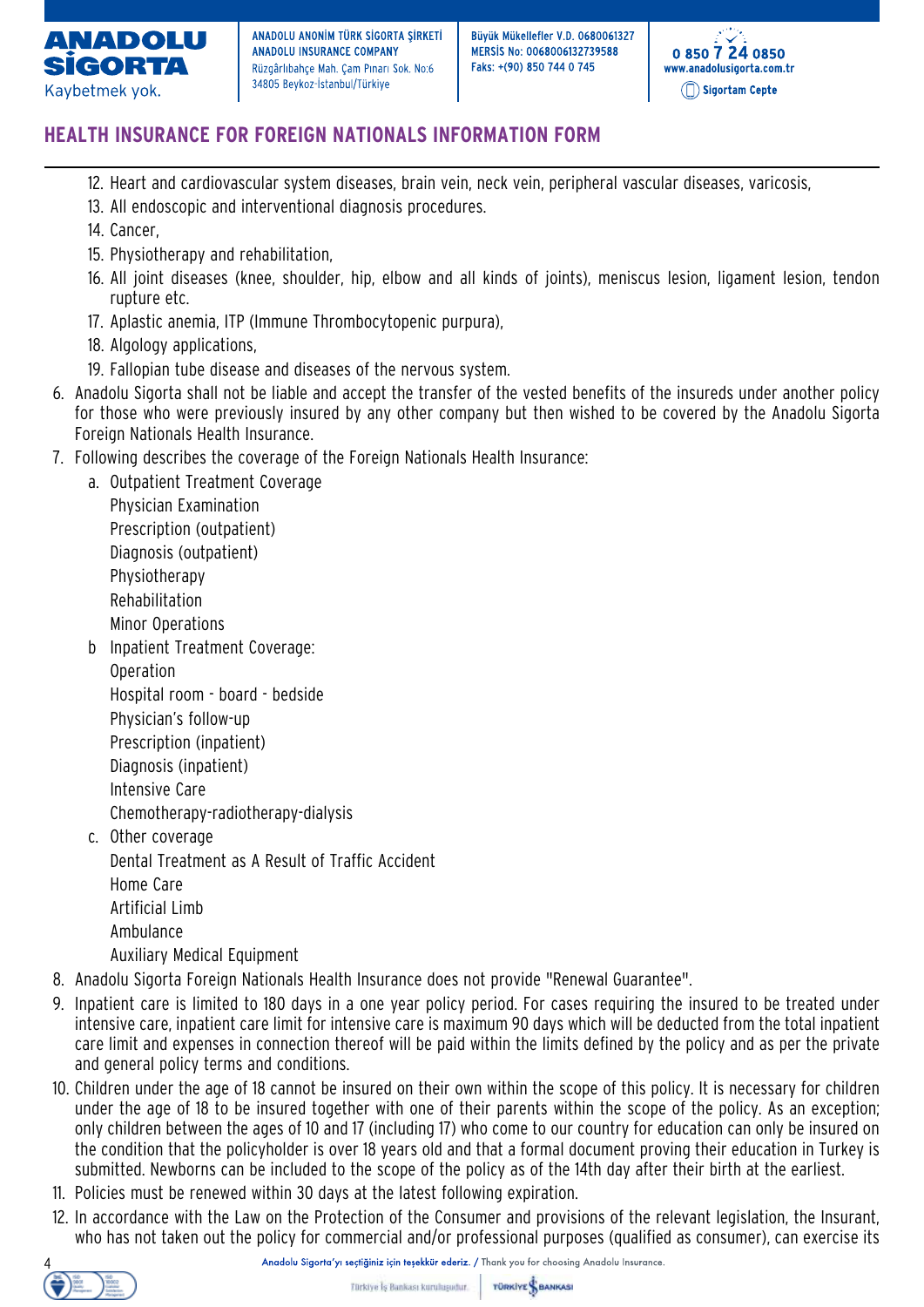

Büvük Mükellefler V.D. 0680061327 MERSIS No: 0068006132739588 Faks: +(90) 850 744 0 745



# **HEALTH INSURANCE FOR FOREIGN NATIONALS INFORMATION FORM**

right of withdrawal without showing any reason and paying any penal clause following the draw up of the agreement within 14 days in distance agreements regarding financial services and 7 days in installment selling agreements. The right of withdrawal notification should be made by filling out the declaration form at www.anadolusigorta.com.tr address or with an open and clear statement to bilgi@anadolusigorta.com.tr address.

- 13. The right of withdrawal cannot be exercised in distance agreement whose validity period is less than one month and installment insurance agreements in which the insurance coverage has started. Within the framework of the installment insurance agreements, the insurant who has paid the first installment is deemed as accepted the start of the insurance coverage. Within the framework of the distance insurance agreements, the collected premium amount will be returned following the delivery of the right of withdrawal notification. The special legislation provisions shall apply for the obligatory insurances.
- 14. All liability for wrong treatments to the insured by the contracted health providers or physicians shall be of the contracted health provider or physicians that applied the treatment, within the ratio specified by legal institutions. Anadolu Sigorta is not responsible for any of these wrong treatments and has no obligation to compensate any of these damages.

### **D. RISK OCCURRENCE**

- 1. Please ask for the documents and information required in indemnity applications with your policy.
- 2. Notify the insurer of the situation as soon as possible in case of risk occurrence.
- 3. Follow the Insurer's instructions during notification period.
- 4. In case of risk occurrence, the insurer shall be liable for indemnity payment within the policy conditions.

### **E. INDEMNITY**

- 1. To be valid for any coverage, the amounts to be paid to the physicians and their teams (assistant, anesthesiologist) for the diagnosis and treatment procedures of the insured to be carried out by the non-staff physicians at the domestic contracted health providers shall be deducted from the limits of unconstructed institution as per the payment conditions specified in the policy and be as much as the fees specified in the contract signed by Anadolu Sigorta with the health provider.
- 2. Physician fees to be paid in relation to the operations made outside the contracted health providers or at the physician's offices by physician and his/her team (assistant, anesthesiologist) shall be deducted from the limits of unconstructed institution as per the payment conditions specified in the policy and be covered up to an amount of the fees specified in the current price and application principles of Turkish Physicians Association.
- 3. Policy coverage is not valid outside of Turkey.
- 4. Information on the indemnity payment shall be transferred to Insurance Information Centre.

### **F. INDEMNITY PAYMENT**

- 1. The exemption and implementation terms applicable to the contract to be executed shall be specified in the policy.
- 2. For the payment of indemnity, the following documents must be submitted to Anadolu Sigorta.
	- a. Indemnity Claim Form (relevant fields of the Claim Form should be filled and signed by the insured, doctor, or the health provider where the treatment was received.),
	- b. Original invoices for all expenses and invoice statements,
	- c. Operations report and/or patient release epicrisis for inpatient treatments,
	- d. Results of analyses for the diagnosis of the condition,
	- e. Alcohol report, judicial report and traffic accident report, in case the treatment is necessitated by a traffic accident; alcohol report, judicial report and statement of the insured, in case of any other kinds of accident.
	- f. Original prescription, drug packing clipping cuts and receipt or invoice from the pharmacy, (attaching to the prescription and submitting of drug tags),
	- g. Original of paranasal sinus tomography before sinusitis surgeries,
	- h. For physiotherapy expenses to be payable, the results of imaging making treatment necessary (MR, tomography, Anadolu Sigorta'yı seçtiğiniz için teşekkür ederiz. / Thank you for choosing Anadolu Insurance. 5

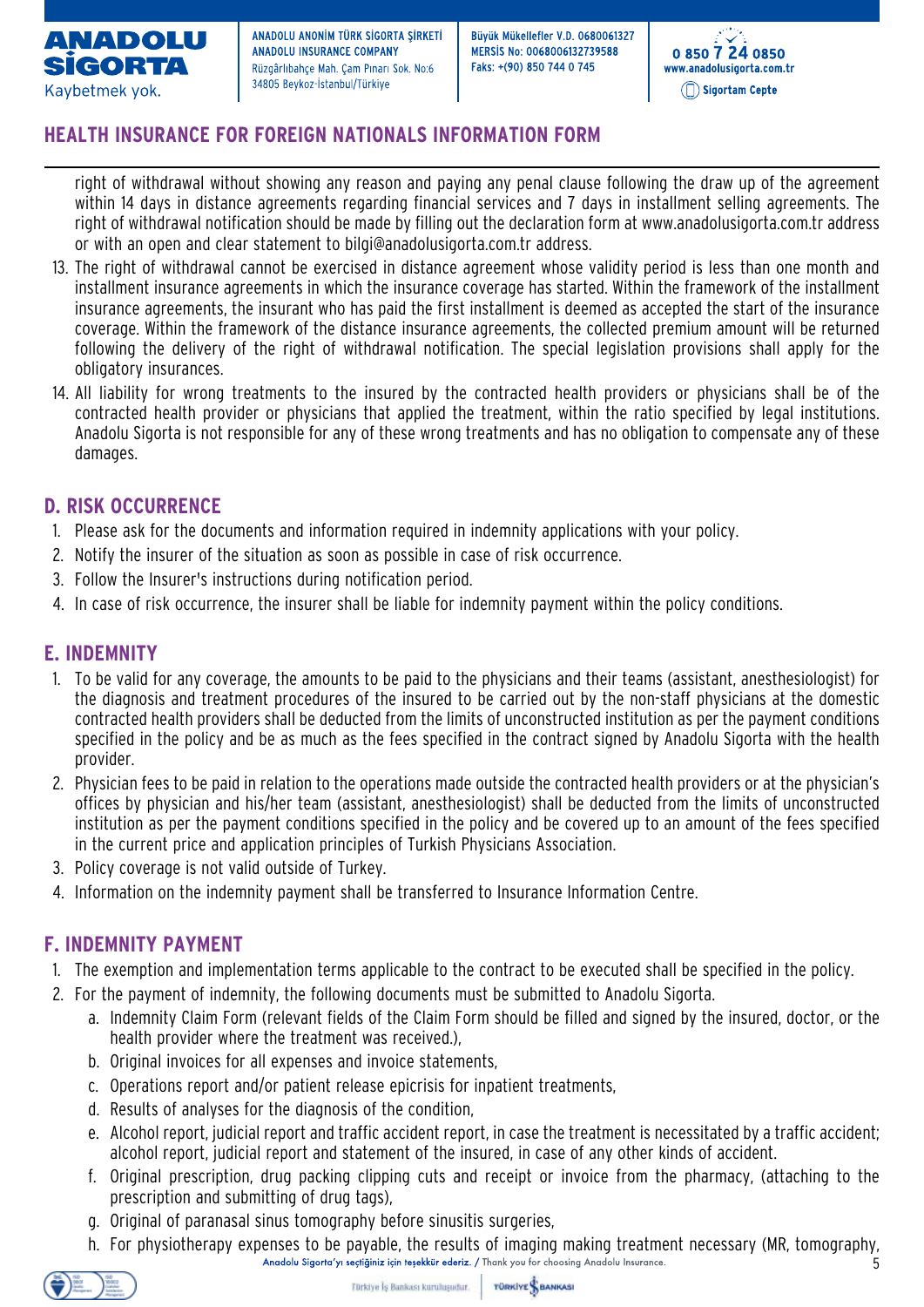

Büvük Mükellefler V.D. 0680061327 MERSIS No: 0068006132739588 Faks: +(90) 850 744 0 745



### **HEALTH INSURANCE FOR FOREIGN NATIONALS INFORMATION FORM**

ultrasound, etc.) and detailed physician's report (how many sessions of physiotherapy are needed, detailed breakdown of therapy which must be administered in one session),

- j. Chemotherapy treatment schema.
- 3. Insurer is a party to the Arbitration system.

### **G. DISCOUNT AND ADDITIONAL PREMIUM PRACTICES**

Additional premium rates to be applied by considering Paid Claimed/Collected Net Premium rates are shown in the table below:

| <b>LOSS RATIO</b> | ADD. PREMIUM RATE |
|-------------------|-------------------|
| $%101 - %150$     | 50%               |
| $%151 - %180$     | 75%               |
| $%181 - %200$     | $100\%$           |
| $%200+$           | 200%              |

Foreign Nationals Private Health Insurance policy does not include family discount, no-claim discount, and discount for collaborates or affiliates.

- Additional premium rate which will be effective for each renewal year shall not exceed 200% for each illness.
- Any expenses regarding conditions of which symptoms/findings and/or diagnosis and/or the beginning of treatment predates the insurance commencement date, as well as complications to arise in relation thereof shall be covered by the policy, if deemed fit as a result of a risk assessment provided that illness premium is applied. An illness premium at the rate of maximum 200% of the base premium shall be applicable per illness. Anadolu Sigorta has the discretion.
- Base tariff premiums, which are to be actuarially calculated, of the policyholders shall be increased at the rate of maximum 200% in policy renewal period.

#### **H. PERSONAL DATA PROCESSING and TRANSFER and THE RIGHTS of DATA SUBJECT**

Anadolu Sigorta as responsible of data, takes entire measures required to avoid unlawful utilization of the data, protect such and maintain proper security level in accordance with the legislation within the procedures of processing and transferring personal data. Personal data is processed in order to conduct risk assessment in insurance business, prepare an insurance proposal, use the rights and perform the liabilities emerging from the insurance contract, make insurance transactions and make planning and statistical works within this scope and develop customized opportunities and could be transferred to authorized agencies, reassurers, experts, assistance companies, actuaries, support service suppliers and public institutions and organizations for the same purposes and within the frame of Insurance Law and the provisions of the other legislations.

Data of the persons pertaining to their race, ethnic origin, political view, philosophical belief, religion, denomination or other beliefs, fashion and attire, membership in an association, foundation or syndicate, health, sexual life, penal conviction and security measures and their biometrical and genetical data are accepted as special categories of personal data. From among special categories of personal data the ones pertaining to health and sexual life could be processed only if an explicit consent is given. In case the persons who are covered or shall be covered by insurance give consent to processing of such data, it is processed and for the same purposes, their health information, insurance records and other information could be obtained from Insurance Information and Supervision Center (SBGM), Social Security Institution, Ministry of Health, health institutions and organizations and insurance companies in order to make risk assessment and conclude indemnity applications and aforementioned information and records which are in care of the company can be shared with SBGM, insurance companies and authorities which have been entitled by the relevant legislation.

Such personal data is collected electronically via automated means and orally/in writing via non-automated means. According to the nature of the transaction, this personal data is processed within the scope of Art. 5. of the Law, "prediction explicitly in the law", "necessary because it is directly related with the establishment and performance of an insurance contract", "mandatory for the data controller to fulfill his legal obligation", "provided that the fundamental rights and freedoms of the person concerned is not damaged, principal data processing is a must for the legitimate interests of the data controller" and in exceptional cases "to have the explicit consent of the person concerned". The special categories of personal data is processed subject to Section 6 of the Law, within the scope of the causes of action "to have the explicit consent of the<br>6 Anadolu Sigorta'yi sectiginiz için tesekkür ederiz. / Thank you for choosing Anadolu Insurance.